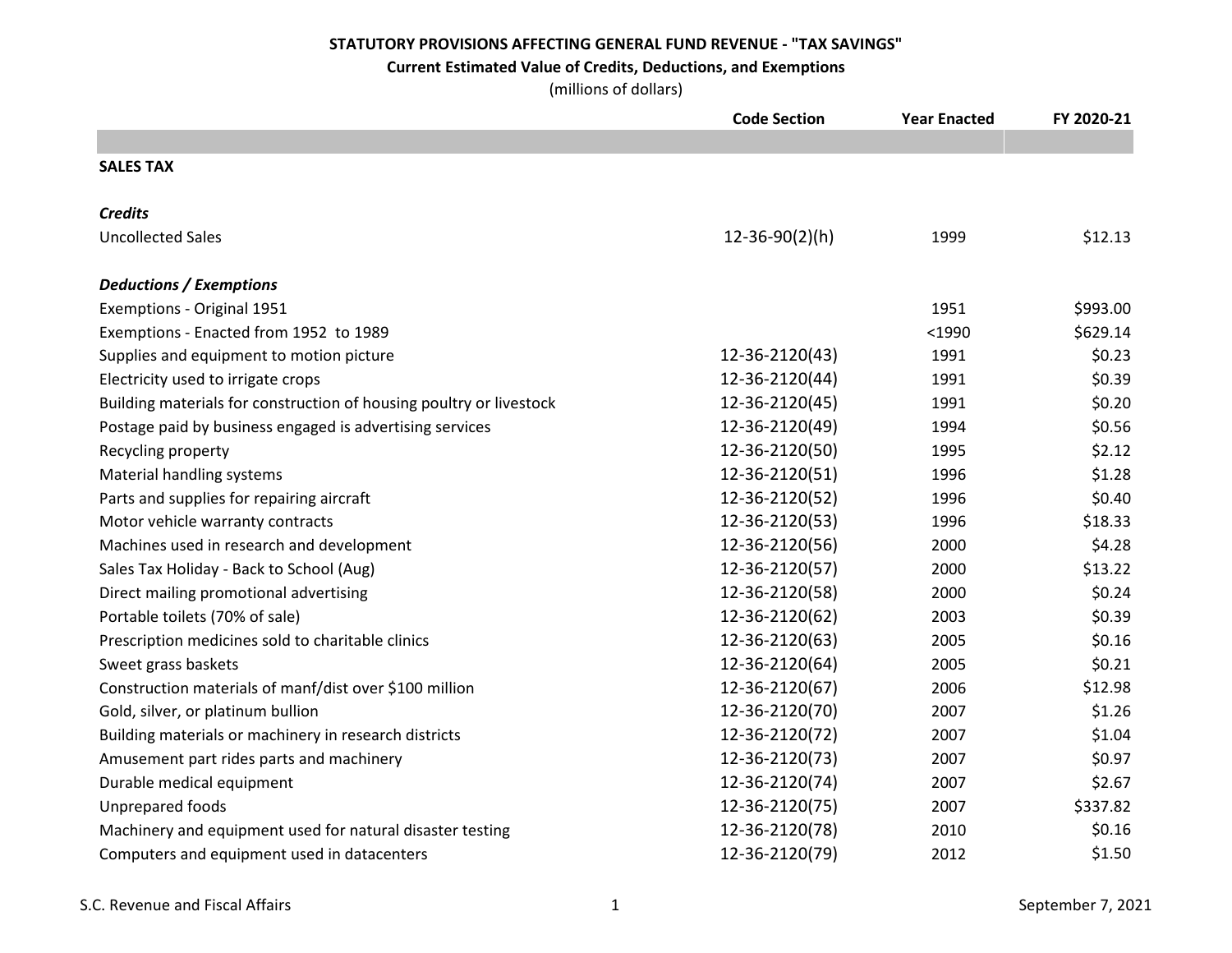### **Current Estimated Value of Credits, Deductions, and Exemptions**

|                                                          | <b>Code Section</b> | <b>Year Enacted</b> | FY 2020-21 |
|----------------------------------------------------------|---------------------|---------------------|------------|
| Injectable medications and biologics                     | 12-36-2120(80)      | 2012                | \$1.34     |
| Building materials for nonprofit entities building homes | 12-36-2120(81)      | 2015                | \$0.18     |
| Children's clothing sold to private non-profit           | 12-36-2120(82)      | 2015                | \$0.95     |
| One percent exemption for over 85                        | 12-36-2620(2)       | 1990                | \$5.44     |
| Viscosupplementation therapies                           | Proviso 117.60      | 2006                | \$0.53     |
| State Ports Authority designated a distribution facility | 12-36-2140          | 2019                | \$4.02     |
| Note: exemptions under \$100,000 are not listed          |                     |                     |            |
| <b>Sales Tax - Total</b>                                 |                     |                     | \$2,047.14 |
|                                                          |                     |                     |            |
| <b>INCOME TAX</b>                                        |                     |                     |            |
| <b>Credits</b>                                           |                     |                     |            |
| Abandoned Building Revitalization credits                | 12-67-140           | 2013                | \$16.56    |
| Accelerated Small Business Jobs credit                   | 12-6-3362           | 2006                | \$1.99     |
| Agribusiness credit                                      | 12-6-3378           | 2018                | \$1.50     |
| Hybrid, Alternative Motor Vehicle                        | 12-6-3377           | 2006                | \$0.13     |
| Angel Investors / High Growth Business                   | 11-44-40            | 2013                | \$4.26     |
| Apprenticeship credit                                    | 12-6-3477           | 2007                | \$0.72     |
| <b>Biomass Resource</b>                                  | 12-6-3620           | 2014                | \$6.55     |
| <b>Brownfields Cleanup</b>                               | 12-6-3550           | 2002                | \$0.82     |
| Certified Historic Structure Rehabilitation              | 12-6-3535           | 2002                | \$24.50    |
| Child and Dependent Care credit                          | 12-6-3380           | $1990$              | \$24.78    |
| <b>Child Care Program For Employees</b>                  | 12-6-3440           | 1995                | \$0.16     |
| Classroom Teacher expenses                               | Proviso 1A.9        | 2014                | \$2.44     |
| Clean Energy incentive                                   | 12-6-3588           | 2014                | \$0.13     |
| <b>Community Development credits</b>                     | 12-6-3530           | 2000                | \$1.25     |
| <b>Conservation Contributions credits</b>                | 12-6-3515           | 2000                | \$7.95     |
| Corporate Headquarters credit                            | 12-6-3410           | $<$ 1990            | \$1.27     |
| <b>Earned Income Credit</b>                              | 12-6-3632           | 2017                | \$15.20    |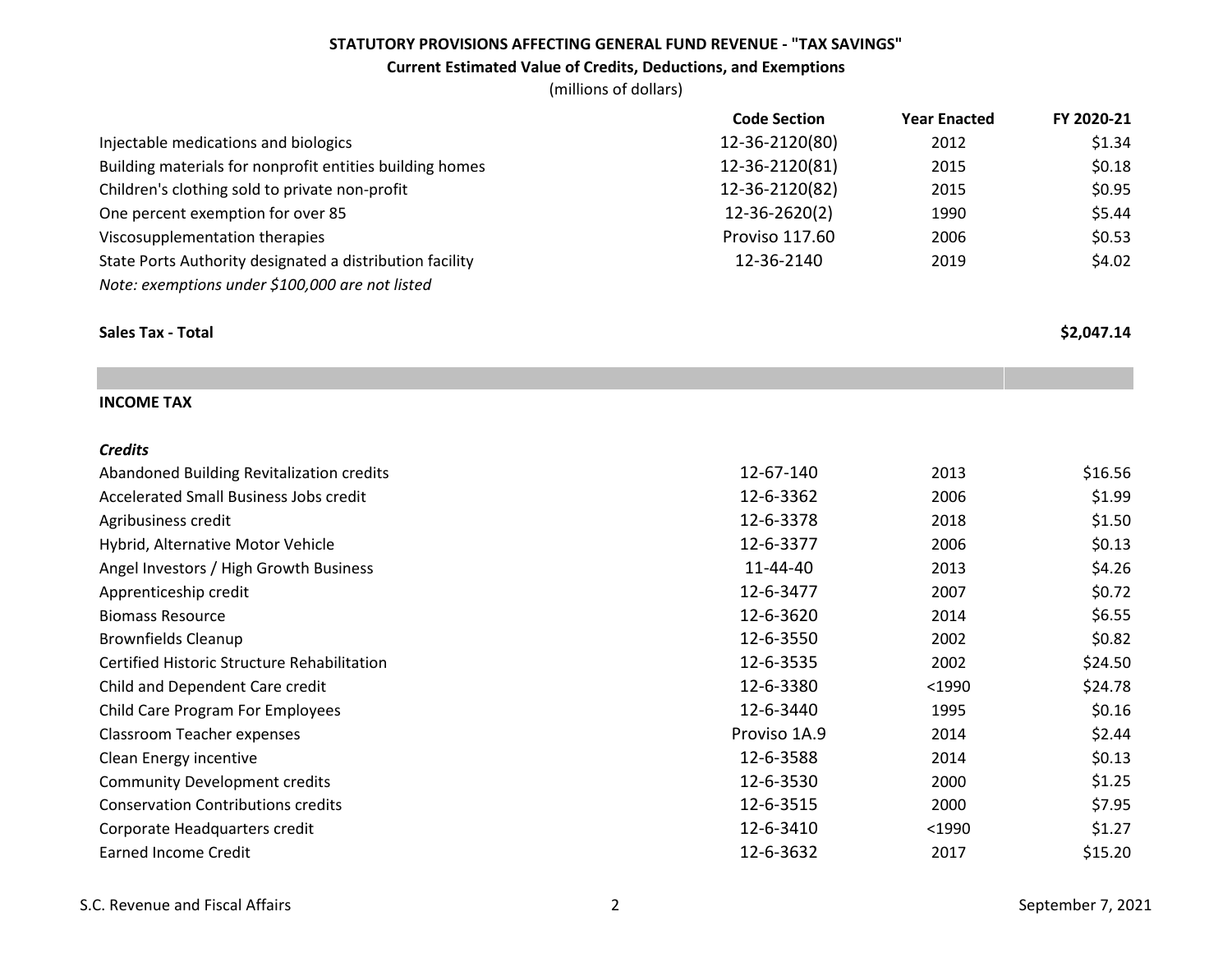## **Current Estimated Value of Credits, Deductions, and Exemptions**

|                                                             | <b>Code Section</b> | <b>Year Enacted</b> | FY 2020-21 |
|-------------------------------------------------------------|---------------------|---------------------|------------|
| Economic Impact Zone Community Dev investments              | 12-14-60            | 1995                | \$45.86    |
| Property & Casualty - excess premium                        | 12-6-3670           | 2007                | \$2.51     |
| <b>Energy Efficient Manufactured Home</b>                   | 48-52-870           | 2009                | \$0        |
| <b>Exceptional Needs Childrens' Fund credit</b>             | 12-6-3790           | 2015                | \$6.48     |
| Family Independence                                         | 12-6-3470           | $1990$              | \$0.11     |
| Film Commission rebate                                      | 12-62-50            | 2004                | \$10.00    |
| Hydropower or Geothermal Machinery                          | 12-6-3587           | 2006                | \$18.59    |
| Industry Partnership Fund contribution credits              | 12-6-3585           | 2006                | \$1.74     |
| Infrastructure                                              | 12-6-3420           | 1995                | \$1.85     |
| Infrastructure projects                                     | 12-20-105           | 1995                | \$6.91     |
| Job Development credits                                     | 12-10-80            | 1995                | \$82.95    |
| Job Retraining credits                                      | 12-10-95            | 2001                | \$1.77     |
| Milk Producer                                               | 12-6-3590           | 2005                | \$4.46     |
| Minority (Social/Economic Disadvantaged) Business contracts | 12-6-3350           | 1995                | \$0.21     |
| Motor Fuel Tax credit                                       | 12-6-3780           | 2017                | \$25.16    |
| New Jobs                                                    | 12-6-3360           | $<$ 1990            | \$86.76    |
| Preceptor Credit (12-6-3800)                                | $12 - 6 - 1130(14)$ | 2018                | \$0.22     |
| <b>Recycling Facility credit</b>                            | 12-6-3465           | 1995                | \$18.99    |
| Redevelopment Authority (Aiken-Barnwell) (exp1/1/37)        | 12-10-88            | 1996                | \$10.70    |
| Renewable Energy                                            | 12-6-3340           | 1995                | \$3.50     |
| Renewable Fuel Facility                                     | 12-6-3610           | 2006                | \$0.14     |
| Research and Development Expense credit                     | 12-6-3415           | 2000                | \$71.63    |
| Residential Retrofit - excess premiums                      | 12-6-3660           | 2007                | \$1.18     |
| Retail Facility Revitalization credits                      | $6 - 34 - 40$       | 2006                | \$0.49     |
| Retirement Plan Contribution (Qualified)                    | 12-6-3500           | 1998                | \$0.23     |
| <b>Scenic Rivers</b>                                        | 49-29-100           | 1989                | \$0.49     |
| Shareholder of S-Corp Banks                                 | 12-6-590            | $<$ 1990            | \$0.42     |
| Solar Energy                                                | 12-6-3775 (-3770)   | 2016                | \$1.50     |
| South Carolina Housing                                      | 12-6-3795           | 2020                | \$2.06     |
| State Port Cargo credit                                     | 12-6-3375           | 2013                | \$1.17     |
| <b>Textile Revitalization credits</b>                       | 12-65-30            | 2008                | \$31.12    |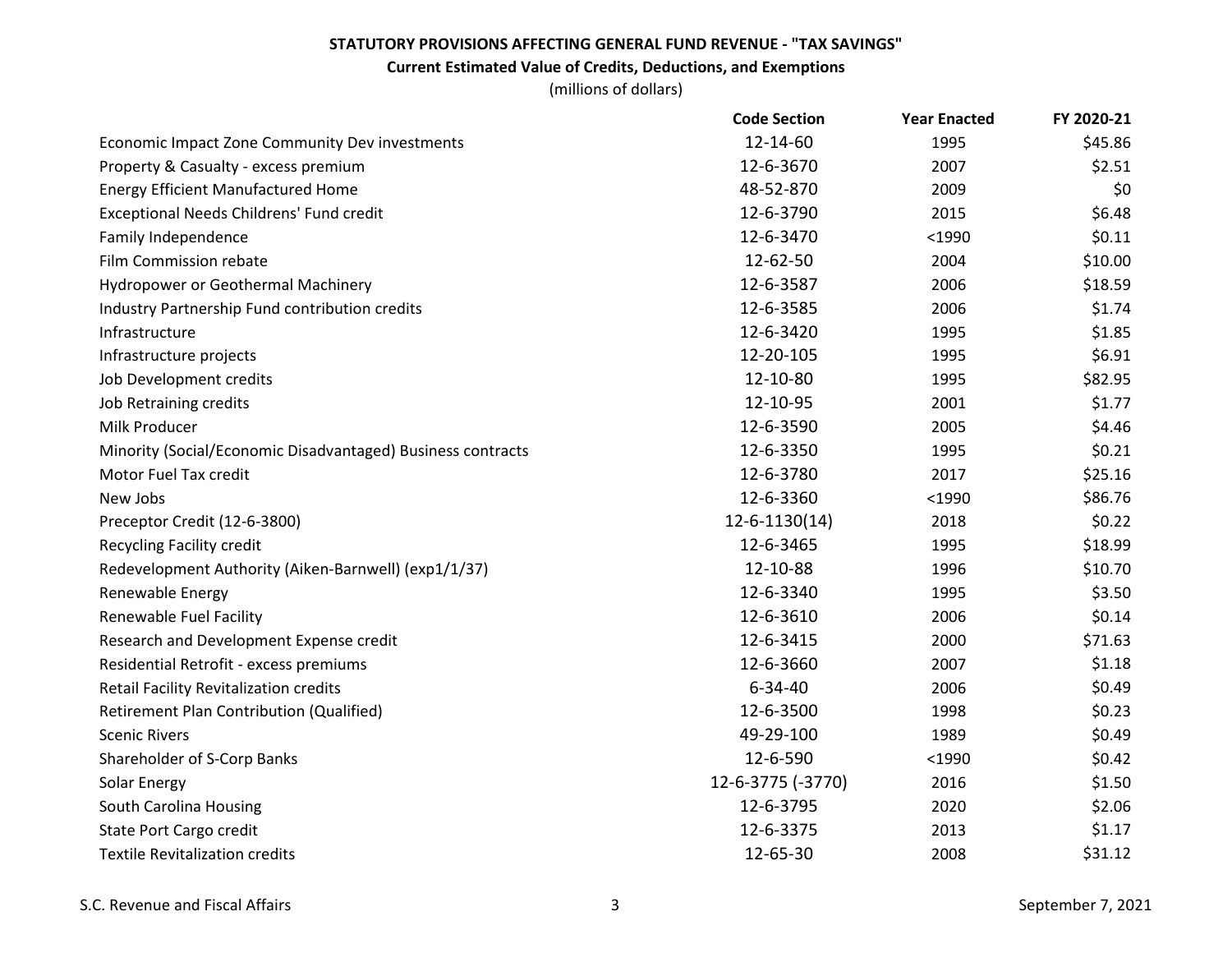## **Current Estimated Value of Credits, Deductions, and Exemptions**

|                                                           | <b>Code Section</b> | <b>Year Enacted</b> | FY 2020-21 |
|-----------------------------------------------------------|---------------------|---------------------|------------|
| <b>College Tuition credit</b>                             | 12-6-3385           | 1998                | \$7.56     |
| Two Wage Earner Credit                                    | 12-6-3330           | $1990$              | \$68.50    |
| <b>Venture Capital Investments</b>                        | 11-45-55            | $1990$              | \$6.00     |
| <b>Deductions / Exemptions</b>                            |                     |                     |            |
| Active Trade or Business - 3% top rate                    | 12-6-545            | 2005                | \$348.83   |
| Capital Gains - 44% net deduction                         | $12 - 6 - 1140(1)$  | 1995                | \$177.11   |
| Dependent deduction                                       | 12-6-1140(13)       | 2018                | \$302.32   |
| Dependents under the age of 6 deduction                   | $12 - 6 - 1140(2)$  | $1990$              | \$77.97    |
| Disability income deduction                               | $12 - 6 - 1140(4)$  | $1990$              | \$6.69     |
| Moratorium on Corporate Income Tax                        | 12-6-3367           | 2006                | \$0.01     |
| National Guard, Reserve income                            | $12 - 6 - 1120(7)$  | $<$ 1990            | \$4.24     |
| National Guard, Reserve expenses                          | $12 - 6 - 1120(7)$  | $<$ 1990            | \$0.34     |
| Preceptor Program deduction                               | $12 - 6 - 1140(14)$ | 2018                | \$0        |
| Retirement Income - Age 65 and over exemption             | 12-6-1170(B)        | $<$ 1990            | \$205.77   |
| Retirement Income - deduction                             | $12 - 6 - 1170(A)$  | $<$ 1990            | \$146.58   |
| Retirement Income - Military exemption                    | 12-6-1171           | 2016                | \$37.85    |
| Retirement Income - Social Security, Railroad exempt      | $12 - 6 - 1120(4)$  | $<$ 1990            | \$406.96   |
| SC College Investment Programs contributions              | 12-6-1140(10,11)    | 1997                | \$22.26    |
| Single Sales Factor Apportionment of Income               | $12 - 6 - 2320(3)$  | 1999                | n/a        |
| Subsistence allowance for law enforcement, fire, EMS      | $12 - 6 - 1140(6)$  | $<$ 1990            | \$1.82     |
| Volunteer deduction                                       | 12-6-1140(10)       | 1998                | \$1.12     |
| <b>Rate Adjustments / Repeal</b>                          |                     |                     |            |
| Indexation of Individual Income Tax Brackets - since 1995 | $12 - 6 - 50(17)$   | $1990$              | \$184.47   |
| Tax Rate Adjustment - eliminate 2.5% bracket (Individual) | 12-6-515            | 2007                | \$118.90   |
| Tax Rate Adjustment - reduce rate 6% to 5% (Corporate)    | 12-6-530            | $1990$              | \$100.00   |
| Estate & Gift tax adjustment and repeal                   | 12-16-720           | $1990$              | \$121.75   |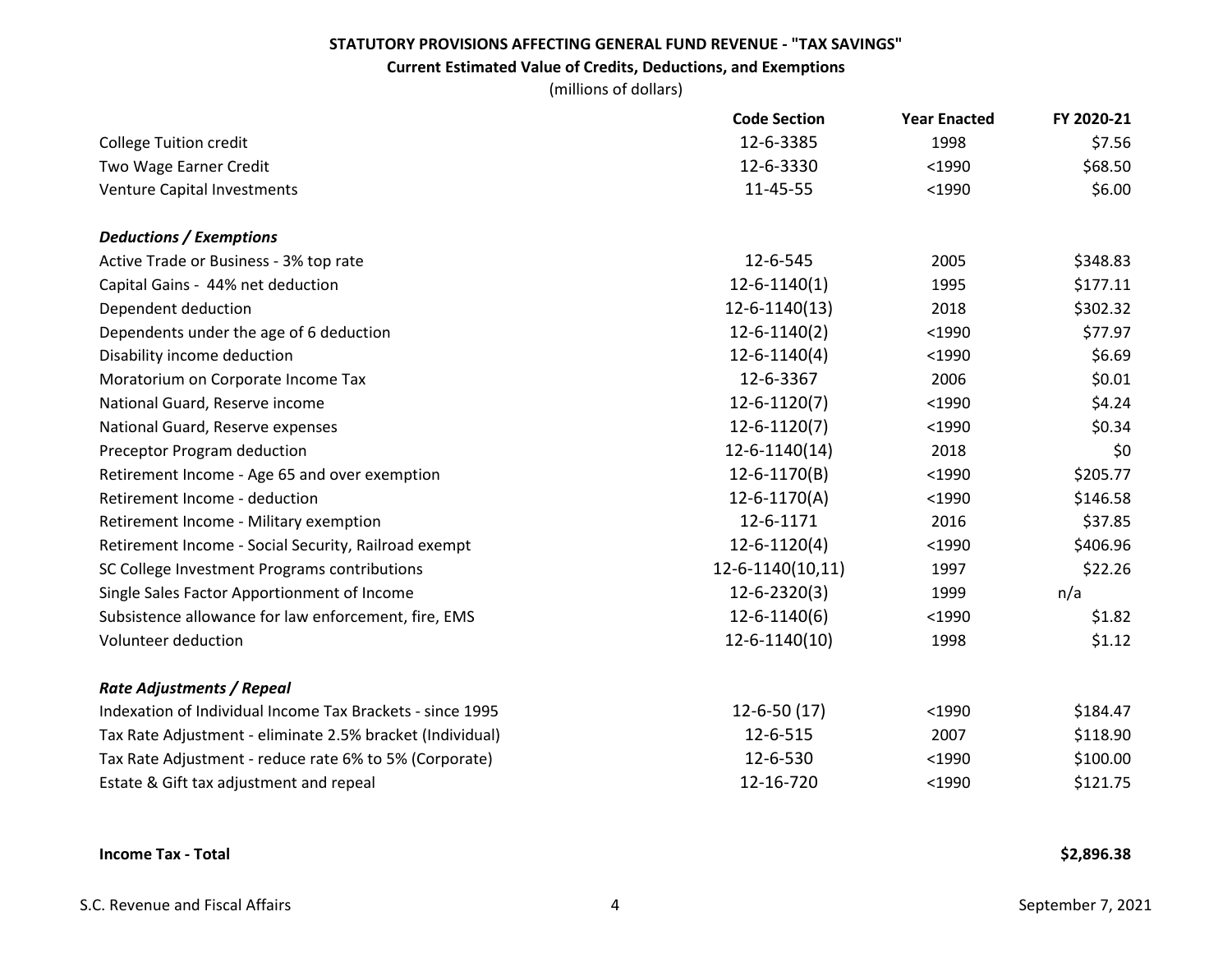#### **Current Estimated Value of Credits, Deductions, and Exemptions**

(millions of dollars)

|                                                 | <b>Code Section</b> | <b>Year Enacted</b> | FY 2020-21 |
|-------------------------------------------------|---------------------|---------------------|------------|
|                                                 |                     |                     |            |
| <b>OTHER TAXES</b>                              |                     |                     |            |
| <b>Credits</b>                                  |                     |                     |            |
| Insurance Tax - Coastal Premium credit          | 38-7-200            | 2007                | \$0.03\$   |
| Insurance Tax - Life and Health Guaranty credit | 38-29-160           | $<$ 1990            | \$9.96     |
| Insurance Tax - Health Insurance Pool credit    | 38-74-80            | 1989                | \$0.80     |
| <b>Deductions / Exemptions</b>                  |                     |                     |            |
| <b>Admissions - Darlington Raceway</b>          | 118.7               | 2012                | \$0.11     |
| Alcoholic Liquors                               | 61-6-2010           | 2000                | \$3.10     |
| Deed Recording Fee - Distributee exemption      | $12 - 24 - 10(B)$   | 2006                | \$7.80     |
| <b>Repeal</b>                                   |                     |                     |            |
| Motor Vehicle Inspection - Repeal               | 56-1-5350           | 1994                | \$2.26     |
| Soft Drinks Tax - Phase out/Repeal              | 12-21-1710          | 1996                | \$29.50    |
|                                                 |                     |                     |            |

## **Other Taxes - Total**

**\$53.56**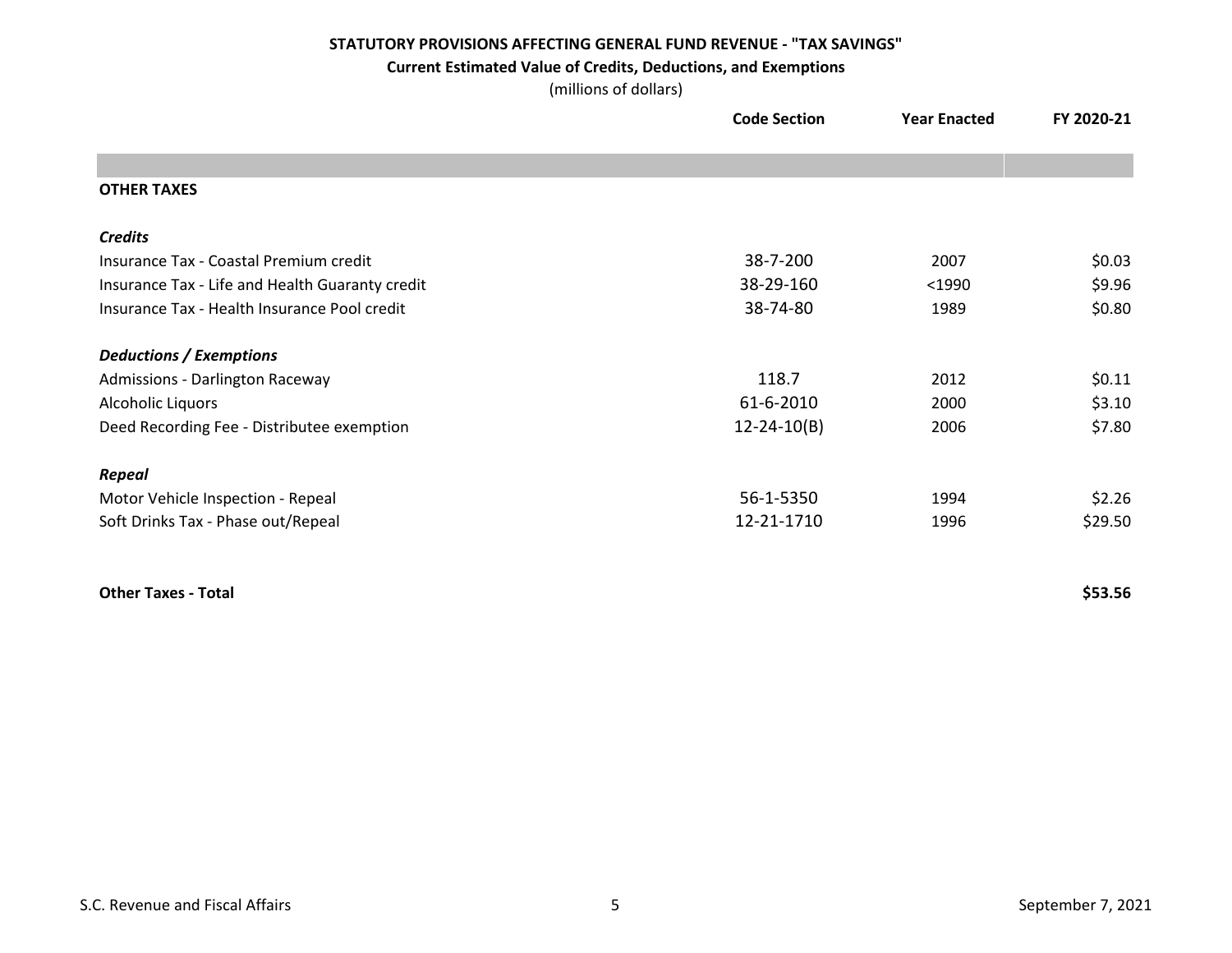## **Current Estimated Value of Credits, Deductions, and Exemptions**

(millions of dollars)

|                                                             | <b>Code Section</b>   | <b>Year Enacted</b> | FY 2020-21 |
|-------------------------------------------------------------|-----------------------|---------------------|------------|
|                                                             |                       |                     |            |
| <b>PROPERTY TAXES</b>                                       |                       |                     |            |
| <b>Credits</b>                                              |                       |                     |            |
| N/A                                                         |                       |                     |            |
| <b>Deductions / Exemptions</b>                              |                       |                     |            |
| Homestead Exemption - Seniors 65+                           | 12-37-250             | 1972                | \$229.59   |
| Homeowners Exemption - \$100,000 Residence                  | 12-37-251             | 1995                | \$249.07   |
| <b>Manufacturers Depreciation</b>                           | 12-37-935             | 1998                | \$85.59    |
| Manufacturers Value Exemption - 14.2857 percent             | 12-37-220(B)(53)      | 2018                | \$19.45    |
| Merchants' Inventory                                        | 12-37-450             | $1990$              | \$40.56    |
| Owner-Occupied Exemption (TIER III) General Fund Supplement | $12-37-220(B)(47)(a)$ | 2008                | \$0.00     |
| <b>Property Tax - Total</b>                                 |                       |                     | \$624.26   |
| <b>SUMMARY</b>                                              |                       |                     |            |
| <b>Sales Tax - Total</b>                                    |                       |                     | \$2,047.14 |
| <b>Income Tax - Total</b>                                   |                       |                     | \$2,896.38 |
| <b>Other Taxes - Total</b>                                  |                       |                     | \$53.56    |
| <b>Property Tax - Total</b>                                 |                       |                     | \$624.26   |
| <b>GRAND TOTAL</b>                                          |                       |                     | \$5,621.34 |
|                                                             |                       |                     |            |

Note: n/a - estimate not available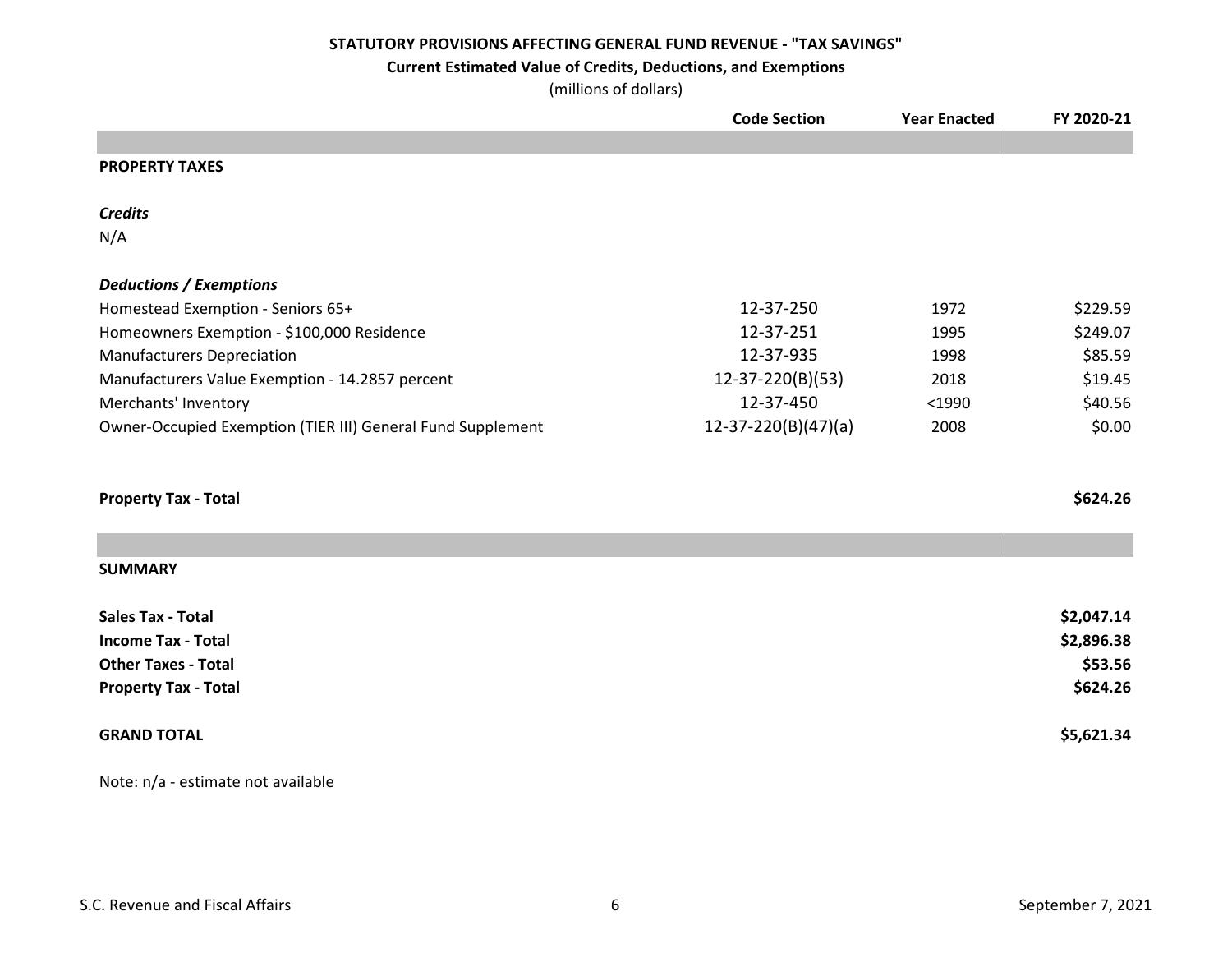

# ESTIMATED VALUE OF LEGISLATIVE ENACTMENTS

S.C. Revenue and Fiscal Affairs **September 7, 2021** September 7, 2021